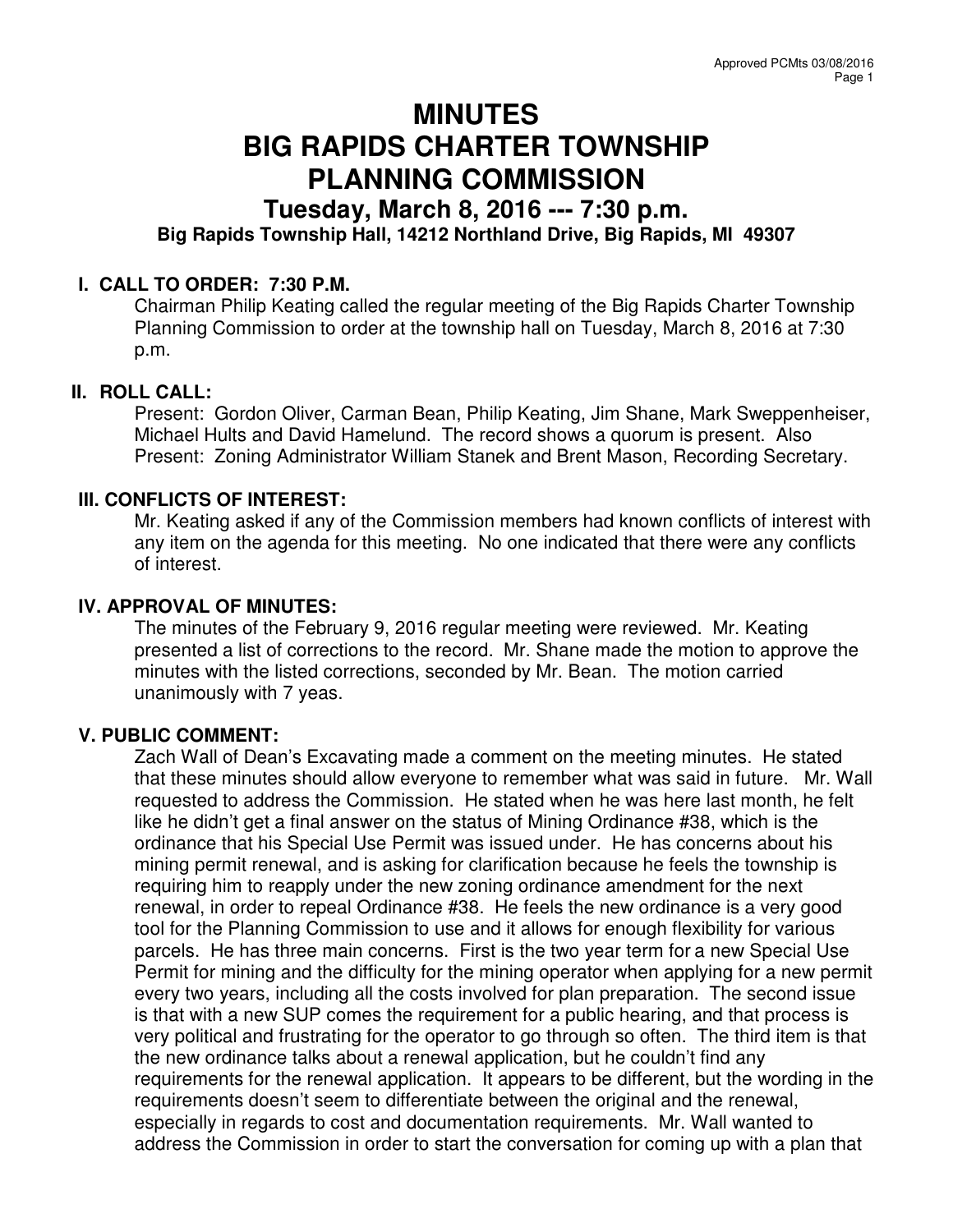will bring his operation into compliance with the zoning ordinance amendment while still allowing his original SUP term to continue. Mr. Keating asked if Mr. Wall would mind summarizing his points. Mr. Wall said his three main concerns are: 1. A special use permit under the new rule is only good for two years, 2. Having a public hearing every two years, and 3. What is a renewal application and what does it truly entail? What is the cost and what are the documentation requirements? Mr. Wall informed the Commission that he did execute the mining license and is currently legal to operate under the current ordinance. He knows there are some concerns with the Planning Commission and the Township Board, and he wants to help get this hashed out. He believes that if those items are worked out, the zoning ordinance is a good avenue for mining regulation. Mr. Hamelund asked if it was Mr. Wall's intention to reapply under the current zoning ordinance amendment. Mr. Wall said he would not reapply under the new zoning ordinance because the requirements as they are currently written are too difficult to comply with, but he hopes they can come up with a compromise that he will be willing to operate under. Mr. Hamelund stated that under Ordinance #38, the board of Trustees is still involved in the licensing of the mining operators, as is the Planning Commission; therefore there are two entities that need to be kept happy. The requirements of The Planning Commission and Ordinance #38 are different, and will be challenging to reconcile. Mr. Hamelund also stated that the changes in the new mining license have not been agreed to by the Board of Trustees. He wants to make sure all the i's are dotted and the t's are crossed. Mr. Bean expressed his concern that Dean's was originally approved under Ordinance #38, and now the Township is trying to get them to comply with a new ordinance that was enacted after Dean's was already approved to operate. Mr. Shane agreed with Mr. Bean's assessment of the situation, and that the Township should consult their attorney. Mr. Stanek also agreed that Dean's should only have to comply with Ordinance #38, and that Dean's is not subject to the requirements of the new Zoning Ordinance Amendment. Mr. Hults said that Dean's is the only entity operating under #38, and they need to comply with the provisions of that license, whatever they are. There was some review of the previous 2 year license signed by the Supervisor. Under the Ordinance #38, the Mining Administrator has the authority to renew the license every two years. Mr. Hults stated that this issue isn't going to get resolved tonight, and someone will need to put together a paper trail and follow whatever the paper trail says. Mr. Hamelund believes that a mining license was originally approved by the Township Board for an initial period of one year but the document that was produced shows that it was for two years. Mr. Hamelund is concerned that any application in the near future would be a wreck waiting to happen because both ordinances are still in place. Mr. Hults advised that the Board of Trustees would not have to issue a mining license and could direct mining operators to the Planning Commission for any future mining applications. Mr. Shane asked how the issue of the conflicts between the ordinances would be dealt with if the Township Board were to no longer issue the licenses. Mr. Hults stated that the new zoning ordinance amendment was originally written to make the process easier for the next applicant, and it was not written with Dean's in mind because they are operating under #38. Mr. Stanek wants these issues to be resolved so that no one has to go through this uncertainty in two more years. There was more discussion about the particular language that was approved in the original license, as compared to what was finally agreed to, especially in regards to the 300 feet of paved roadway entering into the pit. Mr. Keating said that he did not want to spend the whole night on this issue, and stated that he did not believe it was a Planning Commission issue. Mr. Keating stated that this is a Board of Trustees issue, and the Board needs to deal with this, but if the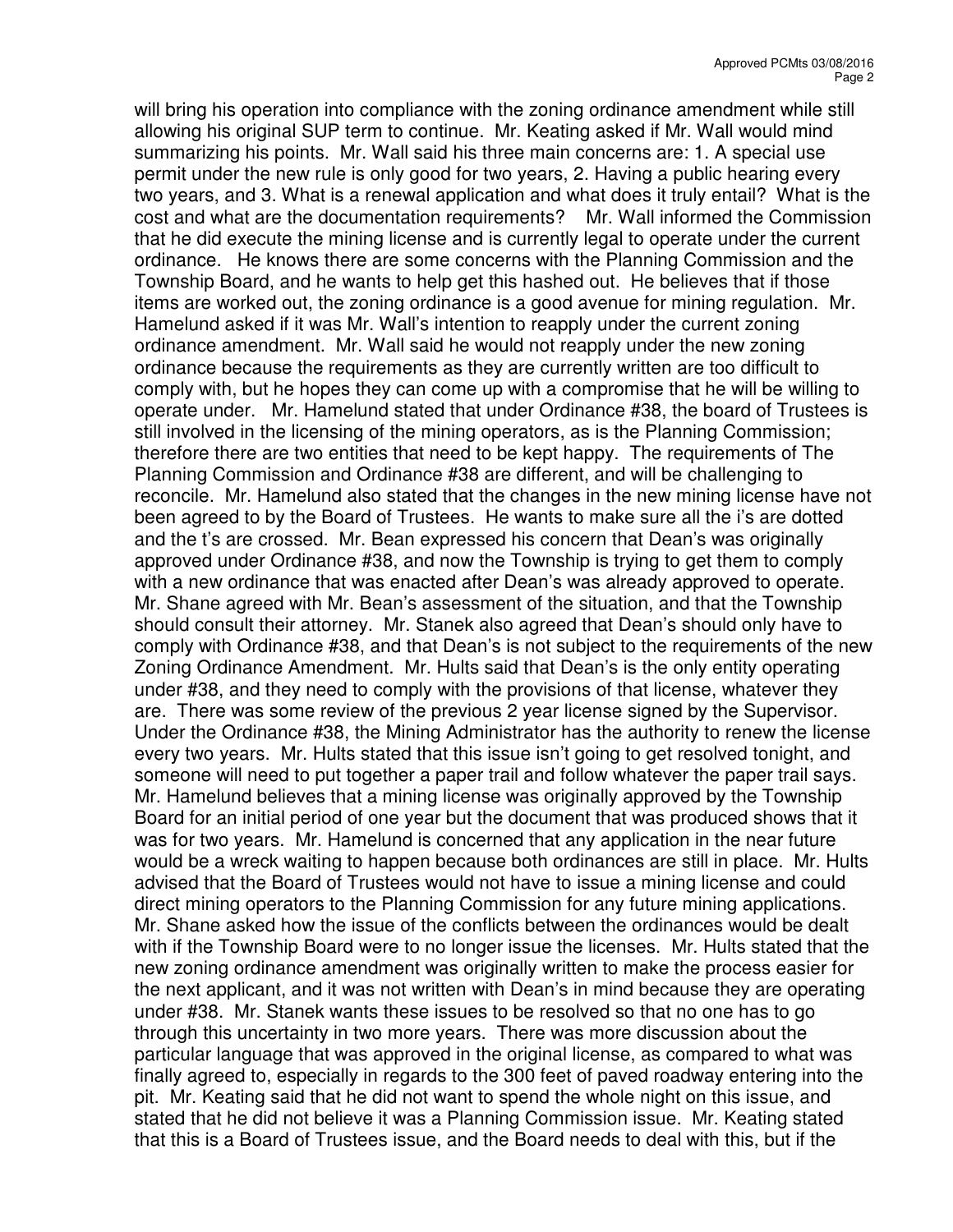Board wants the Planning Commission to deal with this issue, they need to direct the Planning Commission to do so. Mr. Stanek took this time to advise the Planning Commission that a new ordinance book is being finalized and it will include the zoning ordinance. The language has not changed, but the book is codified, creating a new ordinance numbering system that will now apply to the zoning ordinance. This will help in finding ordinances. It is the same language that has just been reorganized and renumbered. Mr. Keating advised Mr. Wall that the Commission appreciated his report, and that he has been very good to work with.

#### **VI. UNFINISHED BUSINESS:**

Mr. Stanek advised the Commission that he has been working with Mr. Engels and Ms. LeGree since last April to try and get LeeAnn's Flowers, @ 1205 N. State Street, in compliance with our zoning ordinance. Initially they began cleaning up the property as long as Mr. Stanek was actively overseeing the process, however, when Mr. Stanek took a passive role, progress slowed and then came to a stop in the fall. Mr. Shane asked if they were pursuing a site plan approval. Mr. Stanek replied that they want an approved site plan in order to operate their business at this location, but they have not complied with the requirements that were laid out for them. They found a way to operate last year by having several satellite locations where they could sell their goods throughout the township and city. Mr. Hults said that if they don't conduct business from their location, but just do what they did before, they are still in a commercial district, and very visible to the public. They are allowed to use the property, unless it is a nuisance, in which case the township could prosecute or start a civil action against them. Mr. Stanek asked if the Township has the right to tell LeeAnn's Flowers that they didn't meet their obligation. Can we ask them to remove their greenhouse structures because they haven't met the requirements we have set out for them? Mr. Sweppenheiser was asked how the City would deal with an issue like this. He stated that the City might fine them. He continued by advising that the location would fall into the City's definition of blight. He knows that Mr. Engels doesn't believe that there is anything wrong with his property. The commission discussed the existence of a blight ordinance, and Mr. Stanek advised that we do not have a blight ordinance, but we do define a junkyard, and that junkyards are only allowable in industrial districts. Mr. Bean believes that the junkyard definition does describe the conditions at this property, based on the phrase "worn-out or discarded material or equipment is brought, kept, sold and/or stored;" Further discussion continued about the county junk ordinance and whether it could be applied to this situation. The enforcement of any ordinance would be up to the Township. Mr. Hults advised that he believes that the Township can enforce the County ordinance. Mr. Stanek asked Mr. Hamelund if the township board would support action by authorizing funds to pursue enforcement. Mr. Hamelund believes that the Board of Trustees would support funding this enforcement. Mr. Keating asked Mr. Stanek if he should send a letter to Mr. Engels and Ms. LeGree advising them that they cannot open a retail business at their location because they have not met the requirements set out for them. Mr. Stanek stated he would be sending out a letter, and also advised the Commission that he would not be starting any enforcement action until after April 15 in order to give them the full year to come into compliance. Mr. Stanek also advised that the current neighbor to the north has been working with Mr. Engels in an effort to try and get him to clean up the property. Mr. Sweppenheiser mentioned that he would send a copy of the City's blight ordinance to us, and Mr. Bean stated that he had a copy of the County's blight ordinance, and he would also send a copy to us. Mr. Keating closed the discussion on this issue.